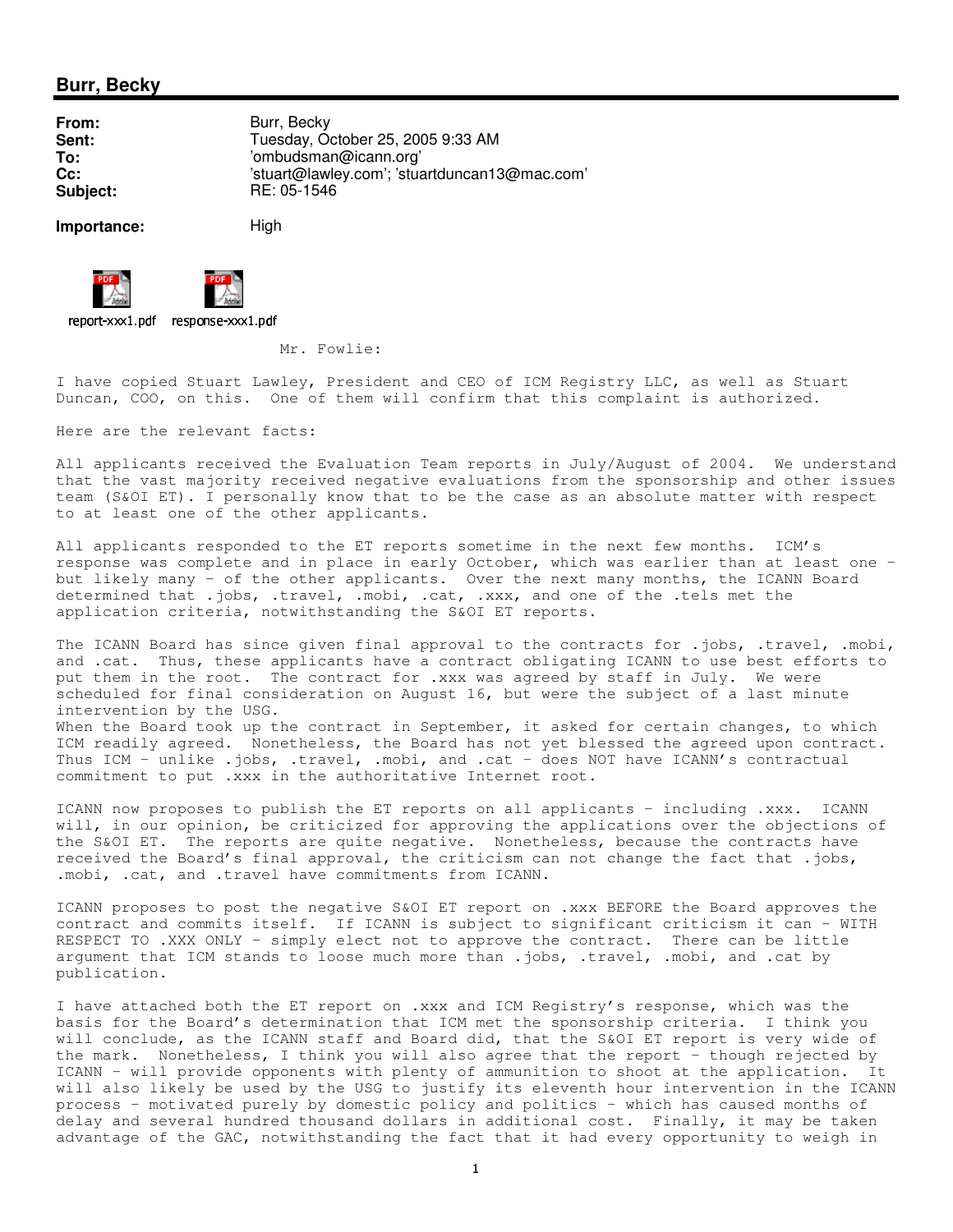on this matter and simply elected not to do so.

If you are in the DC or New York area, please let me know. I would be most happy to answer your questions and provide the appropriate documentation in person.

Becky Burr

 $\overline{\phantom{a}}$ 

 $\overline{\phantom{a}}$ 

 $\overline{\phantom{a}}$ 

J. Beckwith Burr Wilmer Cutler Pickering Hale and Dorr LLP 2445 M Street NW Washington, DC 20037 USA +1 202 663 6695 +1 202 663 6363 fax beckwith.burr@wilmerhale.com

IRS CIRCULAR 230 DISCLOSURE: To ensure compliance with requirements imposed by the IRS, we inform you that any U.S. tax advice contained in this communication (including any attachments) is not intended or written to be used, and cannot be used, for the purpose of (i) avoiding penalties under the Internal Revenue Code or (ii) promoting, marketing or recommending to another party any transaction or matter addressed herein.

This email message and any attachments are confidential and may be privileged. If you are not the intended recipient, please notify Wilmer Cutler Pickering Hale and Dorr LLP immediately -- by replying to this message or by sending an email to <mailto:postmaster@wilmerhale.com> -- and destroy all copies of this message and any attachments without reading or disclosing their contents. Thank you.

For more information about Wilmer Cutler Pickering Hale and Dorr LLP, please visit us at www.wilmerhale.com.

-----Original Message----- From: ICANN Ombudsman [mailto:ombudsman@icann.org] Sent: Monday, October 24, 2005 10:20 PM To: Burr, Becky Subject: 05-1546 Importance: High

Dear Becky Burr,

Thank you for your complaint submission. I will review the matter concerning the posting of the evaluations.

It would be my suggestion, as you are the agent, and not the principal in this matter, that I receive a confirming email from Mr. Lawley that he wishes to proceed with this as an Ombudsman complaint. This Office does not usually take jurisdiction over complaints given on behalf of another person, as is explained in the Ombudsman Framework ( P.2 Jurisdiction of the Ombuds. http://www.icann.org/ombudsman/documents/ombuds-frmwrk-eng-20jun05.pdf). However, due to the time sensitive nature of this matter, I will begin my enquiry on the understanding that such a missive will be forthcoming.

It would also be beneficial for me to have your explanation of how you feel that ICM is being treated in a manner different than other applicants. i.e. Is this information being posted at a time or in a sequence which is not consistent with the RFP process, or have you not been given sufficient time to prepare the redactions as requested by the General Counsel's Office.

As I am presently in travel status on the East Coast, I would encourage you to provide me with copies of documents which you feel it would be helpful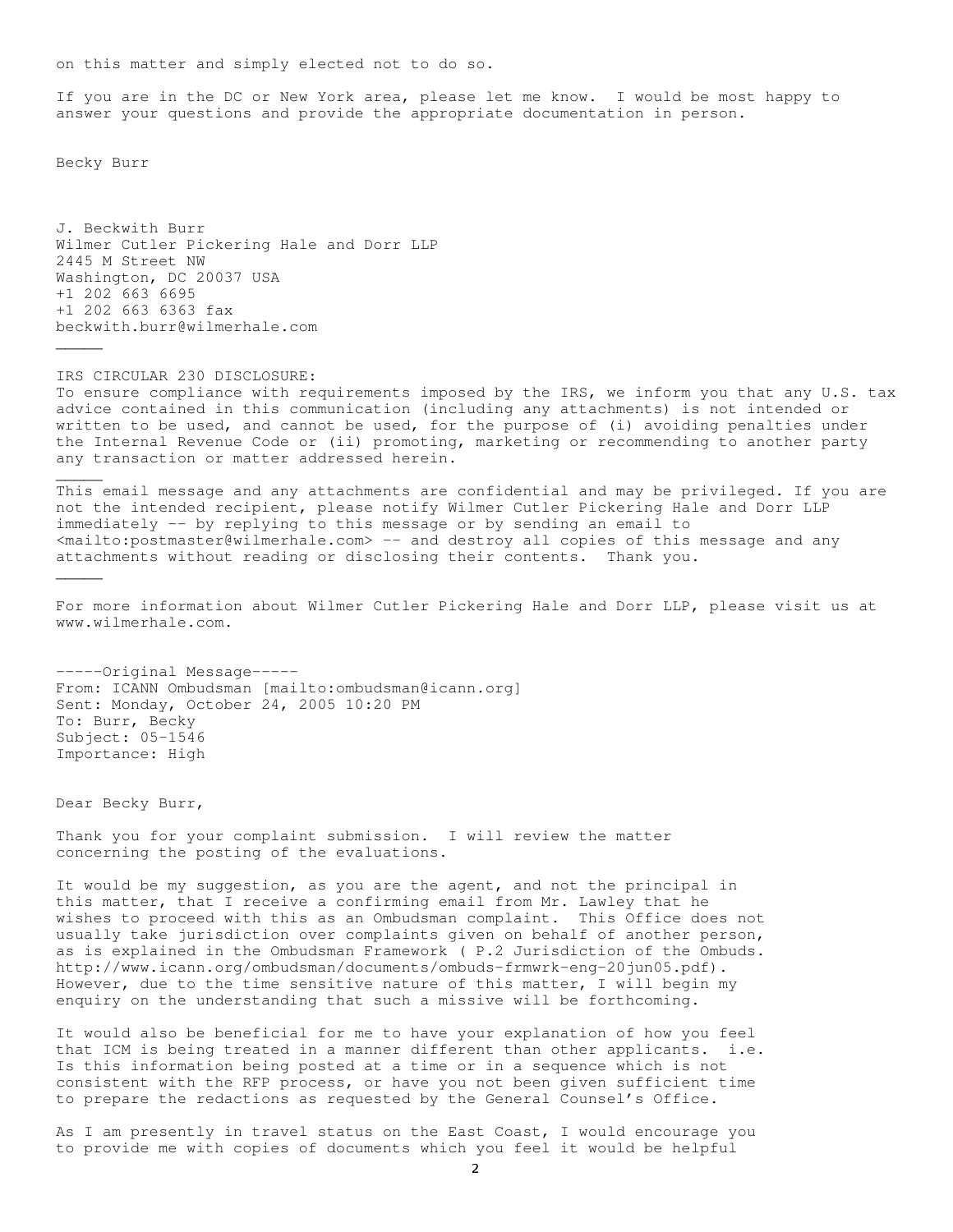for me to review. I look forward to hearing from you. Thank you for contacting me with the complaint form. Best regards, Frank Fowlie Frank Fowlie, MACAM Ombudsman The Internet Corporation for Assigned Names and Numbers (ICANN) 4676 Admiralty Way, Suite 330 Marina del Rey California, USA, 90292 tel: +310-823-9358 fax: +310-823-8649 www.icann.org/ombudsman/ The Values of this Office are: -Respect for Diversity; -Excellence in Ombudsmanship; -Professionalism; -Confidentiality; -Impartiality; -and Independence. -----Original Message----- From: beckwith.burr@wilmerhale.com [mailto:beckwith.burr@wilmerhale.com] Sent: Monday, October 24, 2005 9:59 PM To: ombudsman@icann.org Subject: COMPLAINT FORM SUBMISSION ALTERNATE LANGUAGE: English ############################################ ############################################ SUBMITTED BY Name: Becky Burr Email: beckwith.burr@wilmerhale.com Phone: 202 663 6695 Address: Wilmer Cutler Pickering et al 2445 M Street NW Washington, DC Zip: 20037 Country: United States ############################################ ############################################ COMPLAINT INFORMATION